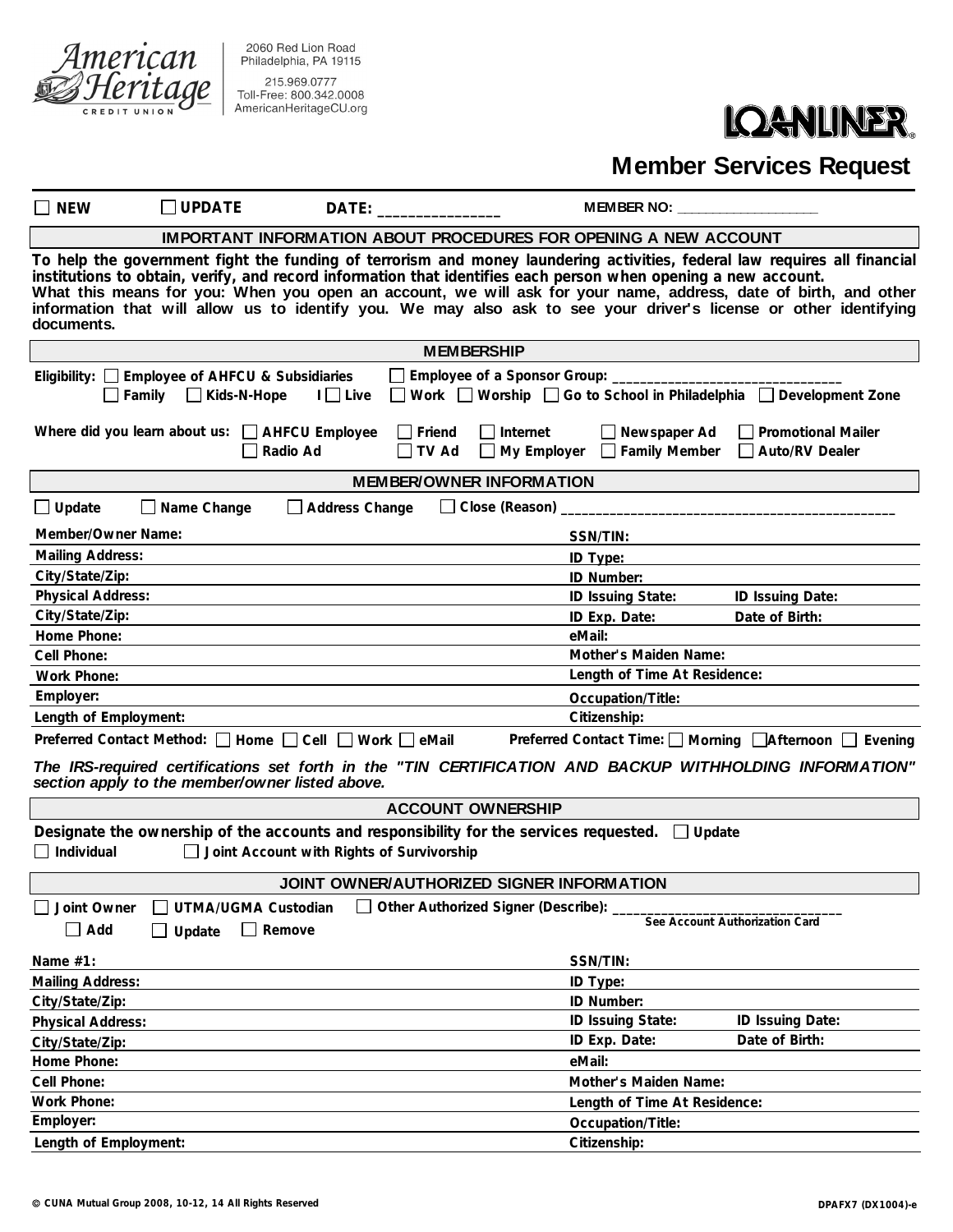| Joint Owner<br>Other Authorized Signer (Describe): _<br>$\mathbf{I}$<br>See Account Authorization Card<br>$\Box$ Add<br>$\Box$ Remove<br>Update<br>$\Box$<br>Name $#2$ :<br>SSN/TIN:<br>ID Type:<br><b>Mailing Address:</b><br>ID Number:<br>City/State/Zip:<br>ID Issuing State:<br>ID Issuing Date:<br><b>Physical Address:</b><br>ID Exp. Date:<br>Date of Birth:<br>City/State/Zip:<br>Home Phone:<br>eMail:<br>Cell Phone:<br>Mother's Maiden Name:<br>Work Phone:<br>Length of Time At Residence:<br>Employer:<br>Occupation/Title:<br>Citizenship:<br>Length of Employment:<br>Joint Owner<br>Other Authorized Signer (Describe): _<br>See Account Authorization Card<br>$\Box$ Remove<br>$\Box$ Add<br>Update<br>Name #3:<br>SSN/TIN:<br>ID Type:<br><b>Mailing Address:</b><br>City/State/Zip:<br>ID Number:<br>ID Issuing State:<br>ID Issuing Date:<br><b>Physical Address:</b><br>ID Exp. Date:<br>Date of Birth:<br>City/State/Zip:<br>Home Phone:<br>eMail:<br>Cell Phone:<br>Mother's Maiden Name:<br>Length of Time At Residence:<br>Work Phone:<br>Employer:<br>Occupation/Title:<br>Length of Employment:<br>Citizenship:<br><b>ACCOUNT TYPES</b><br>Regular<br>Share/Savings: Primary Share<br>Add<br>IRA:<br>Add<br>Platinum<br>Holiday<br>Add<br>Add<br>Vacation<br>Add<br>Money Market:<br>Regular<br>$\perp$<br>Add<br><b>VIP</b><br><b>Identity Protection Savings</b><br>Add<br>Add |  |  |  |  |  |
|--------------------------------------------------------------------------------------------------------------------------------------------------------------------------------------------------------------------------------------------------------------------------------------------------------------------------------------------------------------------------------------------------------------------------------------------------------------------------------------------------------------------------------------------------------------------------------------------------------------------------------------------------------------------------------------------------------------------------------------------------------------------------------------------------------------------------------------------------------------------------------------------------------------------------------------------------------------------------------------------------------------------------------------------------------------------------------------------------------------------------------------------------------------------------------------------------------------------------------------------------------------------------------------------------------------------------------------------------------------------------------------------------------------|--|--|--|--|--|
|                                                                                                                                                                                                                                                                                                                                                                                                                                                                                                                                                                                                                                                                                                                                                                                                                                                                                                                                                                                                                                                                                                                                                                                                                                                                                                                                                                                                              |  |  |  |  |  |
|                                                                                                                                                                                                                                                                                                                                                                                                                                                                                                                                                                                                                                                                                                                                                                                                                                                                                                                                                                                                                                                                                                                                                                                                                                                                                                                                                                                                              |  |  |  |  |  |
|                                                                                                                                                                                                                                                                                                                                                                                                                                                                                                                                                                                                                                                                                                                                                                                                                                                                                                                                                                                                                                                                                                                                                                                                                                                                                                                                                                                                              |  |  |  |  |  |
|                                                                                                                                                                                                                                                                                                                                                                                                                                                                                                                                                                                                                                                                                                                                                                                                                                                                                                                                                                                                                                                                                                                                                                                                                                                                                                                                                                                                              |  |  |  |  |  |
|                                                                                                                                                                                                                                                                                                                                                                                                                                                                                                                                                                                                                                                                                                                                                                                                                                                                                                                                                                                                                                                                                                                                                                                                                                                                                                                                                                                                              |  |  |  |  |  |
|                                                                                                                                                                                                                                                                                                                                                                                                                                                                                                                                                                                                                                                                                                                                                                                                                                                                                                                                                                                                                                                                                                                                                                                                                                                                                                                                                                                                              |  |  |  |  |  |
|                                                                                                                                                                                                                                                                                                                                                                                                                                                                                                                                                                                                                                                                                                                                                                                                                                                                                                                                                                                                                                                                                                                                                                                                                                                                                                                                                                                                              |  |  |  |  |  |
|                                                                                                                                                                                                                                                                                                                                                                                                                                                                                                                                                                                                                                                                                                                                                                                                                                                                                                                                                                                                                                                                                                                                                                                                                                                                                                                                                                                                              |  |  |  |  |  |
|                                                                                                                                                                                                                                                                                                                                                                                                                                                                                                                                                                                                                                                                                                                                                                                                                                                                                                                                                                                                                                                                                                                                                                                                                                                                                                                                                                                                              |  |  |  |  |  |
|                                                                                                                                                                                                                                                                                                                                                                                                                                                                                                                                                                                                                                                                                                                                                                                                                                                                                                                                                                                                                                                                                                                                                                                                                                                                                                                                                                                                              |  |  |  |  |  |
|                                                                                                                                                                                                                                                                                                                                                                                                                                                                                                                                                                                                                                                                                                                                                                                                                                                                                                                                                                                                                                                                                                                                                                                                                                                                                                                                                                                                              |  |  |  |  |  |
|                                                                                                                                                                                                                                                                                                                                                                                                                                                                                                                                                                                                                                                                                                                                                                                                                                                                                                                                                                                                                                                                                                                                                                                                                                                                                                                                                                                                              |  |  |  |  |  |
|                                                                                                                                                                                                                                                                                                                                                                                                                                                                                                                                                                                                                                                                                                                                                                                                                                                                                                                                                                                                                                                                                                                                                                                                                                                                                                                                                                                                              |  |  |  |  |  |
|                                                                                                                                                                                                                                                                                                                                                                                                                                                                                                                                                                                                                                                                                                                                                                                                                                                                                                                                                                                                                                                                                                                                                                                                                                                                                                                                                                                                              |  |  |  |  |  |
|                                                                                                                                                                                                                                                                                                                                                                                                                                                                                                                                                                                                                                                                                                                                                                                                                                                                                                                                                                                                                                                                                                                                                                                                                                                                                                                                                                                                              |  |  |  |  |  |
|                                                                                                                                                                                                                                                                                                                                                                                                                                                                                                                                                                                                                                                                                                                                                                                                                                                                                                                                                                                                                                                                                                                                                                                                                                                                                                                                                                                                              |  |  |  |  |  |
|                                                                                                                                                                                                                                                                                                                                                                                                                                                                                                                                                                                                                                                                                                                                                                                                                                                                                                                                                                                                                                                                                                                                                                                                                                                                                                                                                                                                              |  |  |  |  |  |
|                                                                                                                                                                                                                                                                                                                                                                                                                                                                                                                                                                                                                                                                                                                                                                                                                                                                                                                                                                                                                                                                                                                                                                                                                                                                                                                                                                                                              |  |  |  |  |  |
|                                                                                                                                                                                                                                                                                                                                                                                                                                                                                                                                                                                                                                                                                                                                                                                                                                                                                                                                                                                                                                                                                                                                                                                                                                                                                                                                                                                                              |  |  |  |  |  |
|                                                                                                                                                                                                                                                                                                                                                                                                                                                                                                                                                                                                                                                                                                                                                                                                                                                                                                                                                                                                                                                                                                                                                                                                                                                                                                                                                                                                              |  |  |  |  |  |
|                                                                                                                                                                                                                                                                                                                                                                                                                                                                                                                                                                                                                                                                                                                                                                                                                                                                                                                                                                                                                                                                                                                                                                                                                                                                                                                                                                                                              |  |  |  |  |  |
|                                                                                                                                                                                                                                                                                                                                                                                                                                                                                                                                                                                                                                                                                                                                                                                                                                                                                                                                                                                                                                                                                                                                                                                                                                                                                                                                                                                                              |  |  |  |  |  |
|                                                                                                                                                                                                                                                                                                                                                                                                                                                                                                                                                                                                                                                                                                                                                                                                                                                                                                                                                                                                                                                                                                                                                                                                                                                                                                                                                                                                              |  |  |  |  |  |
|                                                                                                                                                                                                                                                                                                                                                                                                                                                                                                                                                                                                                                                                                                                                                                                                                                                                                                                                                                                                                                                                                                                                                                                                                                                                                                                                                                                                              |  |  |  |  |  |
|                                                                                                                                                                                                                                                                                                                                                                                                                                                                                                                                                                                                                                                                                                                                                                                                                                                                                                                                                                                                                                                                                                                                                                                                                                                                                                                                                                                                              |  |  |  |  |  |
|                                                                                                                                                                                                                                                                                                                                                                                                                                                                                                                                                                                                                                                                                                                                                                                                                                                                                                                                                                                                                                                                                                                                                                                                                                                                                                                                                                                                              |  |  |  |  |  |
|                                                                                                                                                                                                                                                                                                                                                                                                                                                                                                                                                                                                                                                                                                                                                                                                                                                                                                                                                                                                                                                                                                                                                                                                                                                                                                                                                                                                              |  |  |  |  |  |
|                                                                                                                                                                                                                                                                                                                                                                                                                                                                                                                                                                                                                                                                                                                                                                                                                                                                                                                                                                                                                                                                                                                                                                                                                                                                                                                                                                                                              |  |  |  |  |  |
|                                                                                                                                                                                                                                                                                                                                                                                                                                                                                                                                                                                                                                                                                                                                                                                                                                                                                                                                                                                                                                                                                                                                                                                                                                                                                                                                                                                                              |  |  |  |  |  |
|                                                                                                                                                                                                                                                                                                                                                                                                                                                                                                                                                                                                                                                                                                                                                                                                                                                                                                                                                                                                                                                                                                                                                                                                                                                                                                                                                                                                              |  |  |  |  |  |
|                                                                                                                                                                                                                                                                                                                                                                                                                                                                                                                                                                                                                                                                                                                                                                                                                                                                                                                                                                                                                                                                                                                                                                                                                                                                                                                                                                                                              |  |  |  |  |  |
| <b>Totally Free Plus</b><br>Platinum<br>Add<br>Add<br>Checking:                                                                                                                                                                                                                                                                                                                                                                                                                                                                                                                                                                                                                                                                                                                                                                                                                                                                                                                                                                                                                                                                                                                                                                                                                                                                                                                                              |  |  |  |  |  |
| $\Box$ Add<br>$\Box$ Add<br>Platinum<br>Little Patriots (under 2 years of age):                                                                                                                                                                                                                                                                                                                                                                                                                                                                                                                                                                                                                                                                                                                                                                                                                                                                                                                                                                                                                                                                                                                                                                                                                                                                                                                              |  |  |  |  |  |
| Cash Management<br>$\Box$ Add<br>$\Box$ Add<br>Legacy Club:                                                                                                                                                                                                                                                                                                                                                                                                                                                                                                                                                                                                                                                                                                                                                                                                                                                                                                                                                                                                                                                                                                                                                                                                                                                                                                                                                  |  |  |  |  |  |
| Identity Protection Checking<br>Add                                                                                                                                                                                                                                                                                                                                                                                                                                                                                                                                                                                                                                                                                                                                                                                                                                                                                                                                                                                                                                                                                                                                                                                                                                                                                                                                                                          |  |  |  |  |  |
| The street address for the Member/Owner will appear on your personalized checks unless indicated below:                                                                                                                                                                                                                                                                                                                                                                                                                                                                                                                                                                                                                                                                                                                                                                                                                                                                                                                                                                                                                                                                                                                                                                                                                                                                                                      |  |  |  |  |  |
| □ Do not print address □ Print home phone number □ Print cell phone number □ Print business phone number                                                                                                                                                                                                                                                                                                                                                                                                                                                                                                                                                                                                                                                                                                                                                                                                                                                                                                                                                                                                                                                                                                                                                                                                                                                                                                     |  |  |  |  |  |
| <b>ACCOUNT SERVICES</b>                                                                                                                                                                                                                                                                                                                                                                                                                                                                                                                                                                                                                                                                                                                                                                                                                                                                                                                                                                                                                                                                                                                                                                                                                                                                                                                                                                                      |  |  |  |  |  |
| $\Box$ eAlerts<br>Add<br>Add<br><b>ATM Card</b>                                                                                                                                                                                                                                                                                                                                                                                                                                                                                                                                                                                                                                                                                                                                                                                                                                                                                                                                                                                                                                                                                                                                                                                                                                                                                                                                                              |  |  |  |  |  |
| Independence Check Card (debit)<br>$\Box$ eDeposit<br>Add<br>Add                                                                                                                                                                                                                                                                                                                                                                                                                                                                                                                                                                                                                                                                                                                                                                                                                                                                                                                                                                                                                                                                                                                                                                                                                                                                                                                                             |  |  |  |  |  |
| <b>Online Teller</b><br>$\Box$ ePay<br>Add<br>Add                                                                                                                                                                                                                                                                                                                                                                                                                                                                                                                                                                                                                                                                                                                                                                                                                                                                                                                                                                                                                                                                                                                                                                                                                                                                                                                                                            |  |  |  |  |  |
| <b>Phone Teller</b><br>Add<br>Payroll Deduction/Direct Deposit<br>Add                                                                                                                                                                                                                                                                                                                                                                                                                                                                                                                                                                                                                                                                                                                                                                                                                                                                                                                                                                                                                                                                                                                                                                                                                                                                                                                                        |  |  |  |  |  |
| $\Box$ Overdraft Protection<br><b>Mobile Teller</b><br>$\Box$ Add<br>Add                                                                                                                                                                                                                                                                                                                                                                                                                                                                                                                                                                                                                                                                                                                                                                                                                                                                                                                                                                                                                                                                                                                                                                                                                                                                                                                                     |  |  |  |  |  |
| Billpayer<br>Add<br>$\Box$ Add                                                                                                                                                                                                                                                                                                                                                                                                                                                                                                                                                                                                                                                                                                                                                                                                                                                                                                                                                                                                                                                                                                                                                                                                                                                                                                                                                                               |  |  |  |  |  |
| eStatements                                                                                                                                                                                                                                                                                                                                                                                                                                                                                                                                                                                                                                                                                                                                                                                                                                                                                                                                                                                                                                                                                                                                                                                                                                                                                                                                                                                                  |  |  |  |  |  |
|                                                                                                                                                                                                                                                                                                                                                                                                                                                                                                                                                                                                                                                                                                                                                                                                                                                                                                                                                                                                                                                                                                                                                                                                                                                                                                                                                                                                              |  |  |  |  |  |
| Add                                                                                                                                                                                                                                                                                                                                                                                                                                                                                                                                                                                                                                                                                                                                                                                                                                                                                                                                                                                                                                                                                                                                                                                                                                                                                                                                                                                                          |  |  |  |  |  |
| <b>ACCOUNT DESIGNATIONS (Excluding IRA Accounts)</b>                                                                                                                                                                                                                                                                                                                                                                                                                                                                                                                                                                                                                                                                                                                                                                                                                                                                                                                                                                                                                                                                                                                                                                                                                                                                                                                                                         |  |  |  |  |  |
| Payable on Death (POD)/Trust Account                                                                                                                                                                                                                                                                                                                                                                                                                                                                                                                                                                                                                                                                                                                                                                                                                                                                                                                                                                                                                                                                                                                                                                                                                                                                                                                                                                         |  |  |  |  |  |
| $\Box$ Update $\Box$ Remove<br>$\Box$ Add<br>$\Box$ Update<br>$\Box$ Remove<br>Add                                                                                                                                                                                                                                                                                                                                                                                                                                                                                                                                                                                                                                                                                                                                                                                                                                                                                                                                                                                                                                                                                                                                                                                                                                                                                                                           |  |  |  |  |  |
|                                                                                                                                                                                                                                                                                                                                                                                                                                                                                                                                                                                                                                                                                                                                                                                                                                                                                                                                                                                                                                                                                                                                                                                                                                                                                                                                                                                                              |  |  |  |  |  |
|                                                                                                                                                                                                                                                                                                                                                                                                                                                                                                                                                                                                                                                                                                                                                                                                                                                                                                                                                                                                                                                                                                                                                                                                                                                                                                                                                                                                              |  |  |  |  |  |
| Street: <u>Andrea Communication</u> and Communication and Communication and Communication and Communication and Communication<br>Street: <u>www.communications.communications.com</u>                                                                                                                                                                                                                                                                                                                                                                                                                                                                                                                                                                                                                                                                                                                                                                                                                                                                                                                                                                                                                                                                                                                                                                                                                        |  |  |  |  |  |